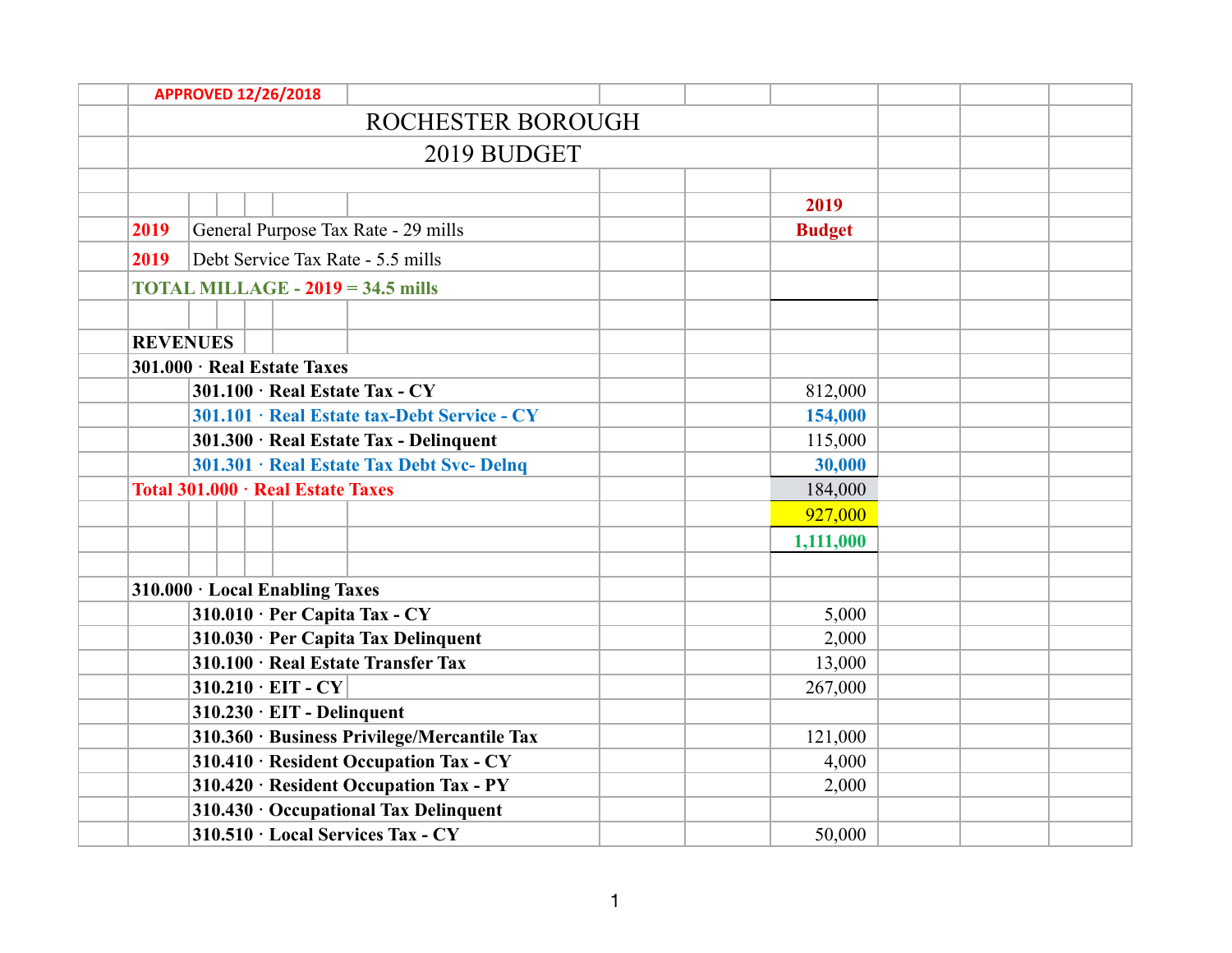| 310.700 · Mechanical Device Tax                  | 10,000  |  |
|--------------------------------------------------|---------|--|
| Total 310.000 · Local Enabling Taxes             | 474,000 |  |
|                                                  |         |  |
| 321.000 · Business License & Permit              |         |  |
| 321.400 · Mercantile License                     |         |  |
| 321.410 · Landlord License                       | 40,000  |  |
| 321.420 · Landlord License Late Fee              |         |  |
| 321.450 · Business Privilege License             |         |  |
| 321.800 · Comcast- Franchise Fee                 | 40,000  |  |
| 321.000 · Business License & Permit - Other      |         |  |
| Total 321.000 · Business License & Permit        | 80,000  |  |
|                                                  |         |  |
| 322.000 · Non-Business Licenses & Permits        |         |  |
| 322.260 · Demo Fee                               |         |  |
| 322.310 · Side Walk permit                       |         |  |
| $322.315 \cdot$ Sign Permit                      | 1,000   |  |
| 322.400 · Lien Letter Fees                       | 2,000   |  |
| 322.500 · Street Opening Permit                  | 9,000   |  |
| 322.600 · Pool (Swimming) Permits                |         |  |
| 322.700 · Solicitation Permit                    |         |  |
| 322.800 · Fence Permits                          |         |  |
| 322.000 · MDIA/DCED Fees                         |         |  |
| 361.340 · Zoning & Condition Hearing Fees        |         |  |
| 361.310 · Zone & Subdiv Fees - Other             |         |  |
| 362.410 · Building Permit                        | 4,000   |  |
| 362.470 · Occupancy Permit                       |         |  |
| <b>Total Non-Business Licenses &amp; Permits</b> | 16,000  |  |
|                                                  |         |  |
| 331.000 · Fines & Forfeitures                    |         |  |
| 331.110 · Motor Vehicle Code Violation           | 20,000  |  |
| 331.120 · Ordinance Violations                   | 12,000  |  |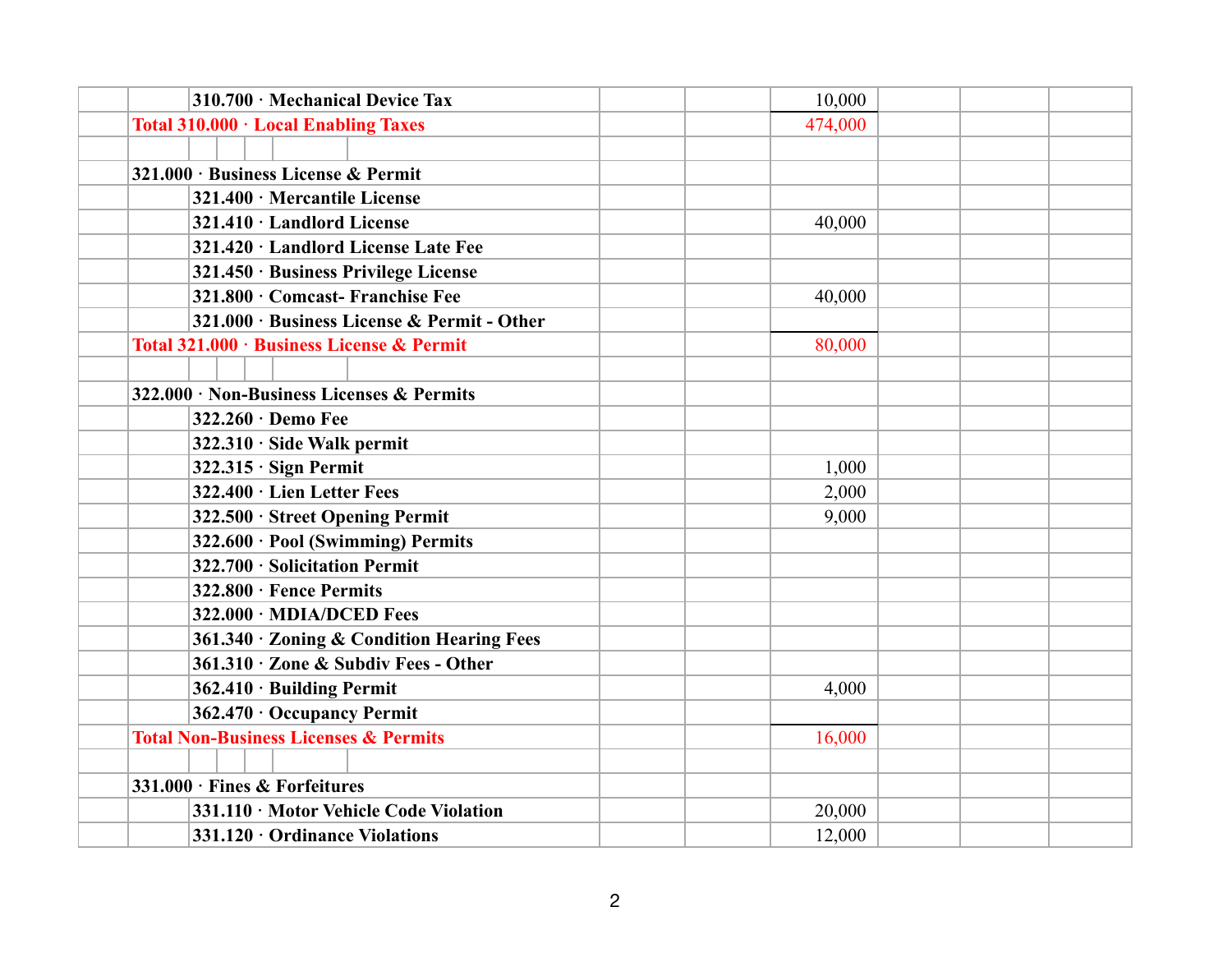| 331.130 · State Police Fines          | 1,000   |  |
|---------------------------------------|---------|--|
| 331.140 · Parking Violations          | 10,000  |  |
| 331.141 · Parking tickets             | 18,000  |  |
| 331.142 · Crimes code violations      | 20,000  |  |
| 331.150 · Overweight Trucks           | 2,000   |  |
| $331.160 \cdot DUI$ Fines             | 2,000   |  |
| 331.170 · Restitution                 |         |  |
| Total 331.000 · Fines & Forfeitures   | 85,000  |  |
|                                       |         |  |
| 341.000 · Interest Earnings           |         |  |
| 341.010 · General Fund Interest       | 10      |  |
| 341.012 · Debt Serv Fund Interest     | 200     |  |
| 341.015 · Fire Services Fund Interest | 20      |  |
| 341.030 · Highway Aid Interest        | 200     |  |
| 341.050 · Garbage Fund Interest       | 10      |  |
| 341.060 · Payroll Fund Interest       | 10      |  |
| 341.109 · War Memorial Fund Interest  | 10      |  |
| Total 341.000 · Interest Earnings     | 460     |  |
|                                       |         |  |
| 342.000 · Rents & Royalties           |         |  |
| $342.115 \cdot$ Wharf Rental          | 11,800  |  |
| 342.200 · Rent of Boro rooms          | 2,400   |  |
| 342.530 · Cell Tower Rental           | 9,000   |  |
| Total 342.000 · Rents & Royalties     | 23,200  |  |
|                                       |         |  |
| 355.000 · State Shared Revenues       |         |  |
| 355.010 · PURTA                       | 1,500   |  |
| 355.020 · Liquid Fuels from State     | 111,770 |  |
| 355.040 · Liquor License              | 1,500   |  |
| 355.050 · State Pension Aid           | 80,000  |  |
| $355.070 \cdot$ Foreign Fire Ins.     |         |  |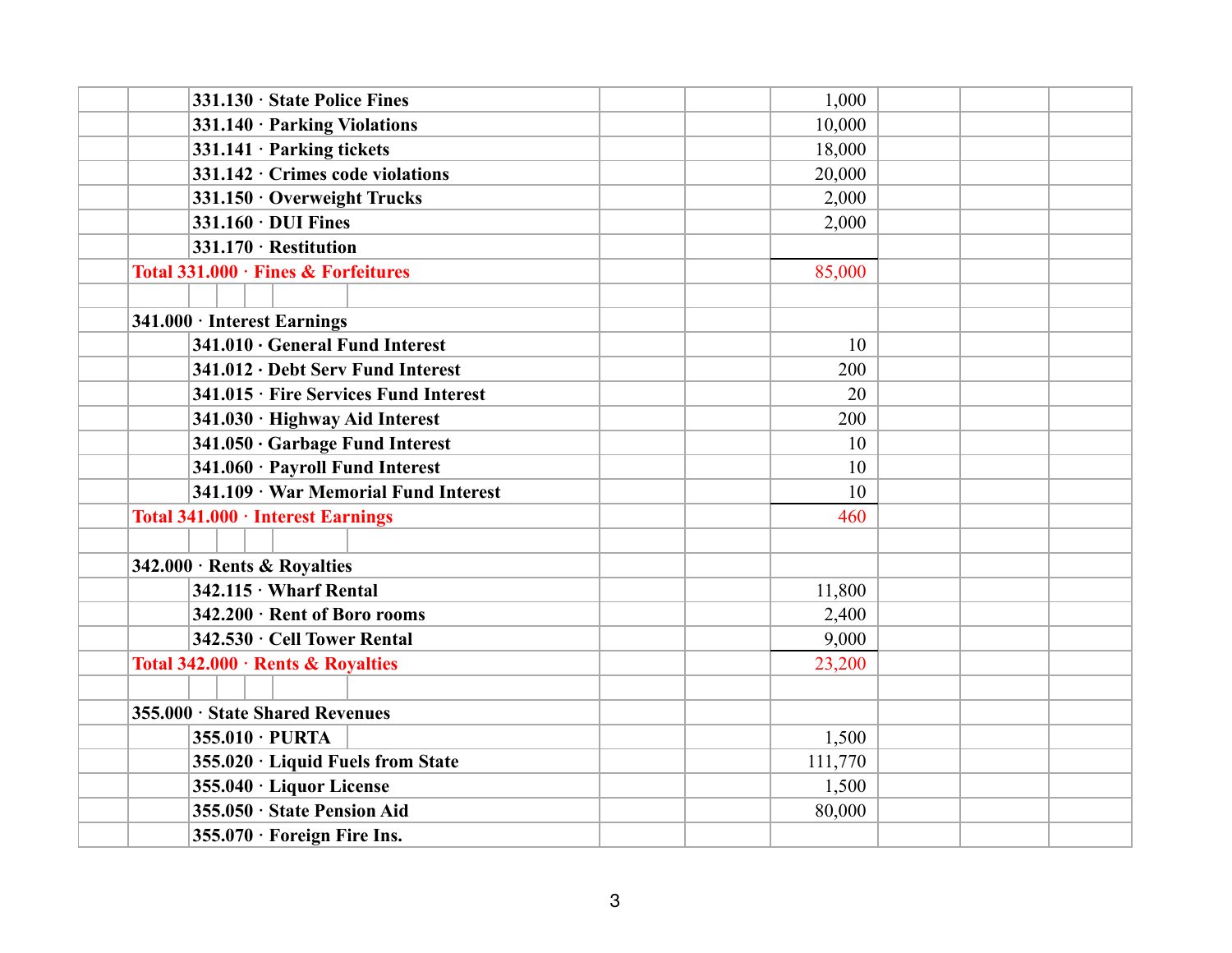| $355.090 \cdot \text{Act} 13$                   | 3,500   |  |
|-------------------------------------------------|---------|--|
| 355.095 - Act 44                                | 6,000   |  |
| Total 355.000 · State Shared Revenues           | 204,270 |  |
|                                                 |         |  |
| 358.000 · Local Shared Services                 |         |  |
| 358.400 Crossing Guard Reimbursement            | 8,000   |  |
| 358.500 · Hsg Auth Pymt in Lieu of Taxes        | 3,500   |  |
| 358.600 · Roch Swr Auth-FT worker               | 95,000  |  |
| 358.700 · Roch Swr Auth-Manager                 | 3,700   |  |
| Total 358.000 · Local Shared Services           | 110,200 |  |
|                                                 |         |  |
| 361.800 · Reimbursed Expenses                   |         |  |
| $361.802 \cdot$ Insurance claims reimbursements |         |  |
| 361.800 · Reimbursed Expenses - Other           |         |  |
| Total 361.800 · Reimbursed Expenses             | $-0$    |  |
|                                                 |         |  |
| 362.100 · Special Police Services               |         |  |
| 362.101 · East Roch. Contracted Police Ser.     | 94,642  |  |
| 362.102 · E. Roch Court/ Hearing Cost           |         |  |
| $362.110 \cdot$ Photo Copy \$                   |         |  |
| 362.170 · Housing Detail                        | 31,400  |  |
| 362.180 · Special Detail                        |         |  |
| 362.181 · Click it or Ticket                    |         |  |
| 362.182 · Traffic Detail Reimbursement          |         |  |
| Total 362.100 · Special Police Services         | 126,042 |  |
|                                                 |         |  |
| 363.000 · Highways & Streets                    |         |  |
| 363.511 · PennDOT Winter Agreement              | 10,880  |  |
| Total 363.000 · Highways & Streets              | 10,880  |  |
|                                                 |         |  |
| 364.000 · Sanitation                            |         |  |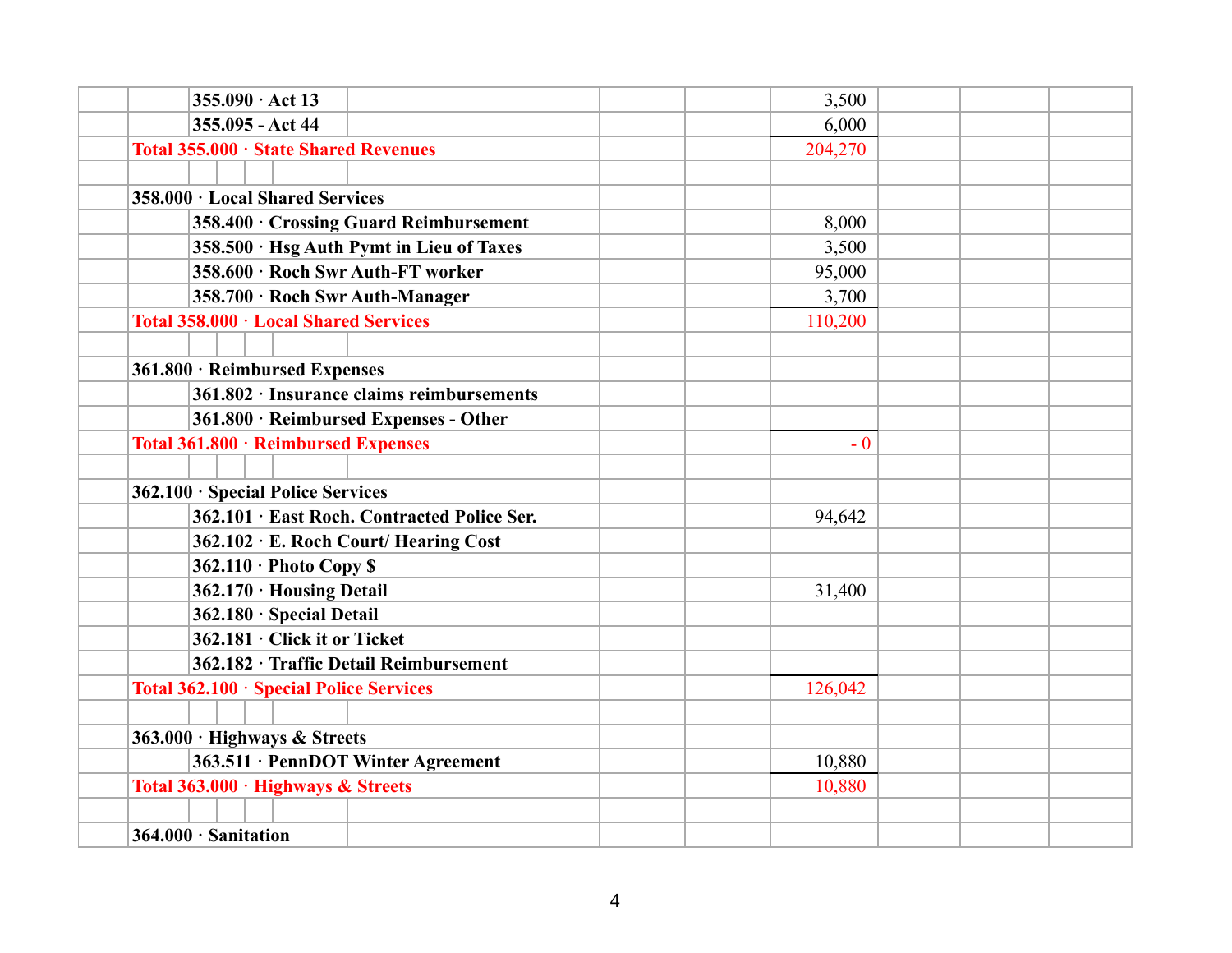| $364.100 \cdot$ Garbage - CY                     | 278,000   |
|--------------------------------------------------|-----------|
| $364.110 \cdot$ Garbage - PY                     | 4,000     |
| 364.120 · Garbage - Fin Charge                   |           |
| Total 364.000 · Sanitation                       | 282,000   |
|                                                  |           |
| 390.000 · Misc. Services Income                  |           |
| 367.300 · Donations - War Memorial Pk Proj       |           |
| $390.200 \cdot$ Other Claims non-revenue         |           |
| 390.000 · Misc. Services Income - Other          | 8,000     |
| Total 390.000 · Misc. Services Income            | 8,000     |
|                                                  |           |
| 393.000 · Proceeds Long/Short term Debt          |           |
| 393.101 · General short term debt TAN            |           |
| Total 393.000 · Proceeds Long/Short term Debt    | $-0$      |
|                                                  |           |
| 395.000 · Refunds and Reimbursements             |           |
| 395.200 · Refunds of current year expense        |           |
| Total 395.000 · Refunds and Reimbursements       | $-0$      |
|                                                  |           |
| 4999 · Transfer from Operating Reserves          | $-0$      |
|                                                  |           |
| <b>TOTAL REVENUES - Debt Service Budget</b>      | 184,000   |
| <b>TOTAL REVENUES - General Operating Budget</b> | 2,347,052 |
|                                                  | 2,531,052 |
| <b>EXPENSES</b>                                  |           |
| $400.000 \cdot$ Administration                   |           |
| 400.105 · Councilman Salaries                    | 7,800     |
| 400.341 · Advertising-Ordinance & Meeting        | 5,500     |
| $400.343 \cdot$ Printing and Binding             | 1,000     |
| 400.352 · Public Officials Insurance             | 5,900     |
| 400.353 · Treasurer Bonding                      | 450       |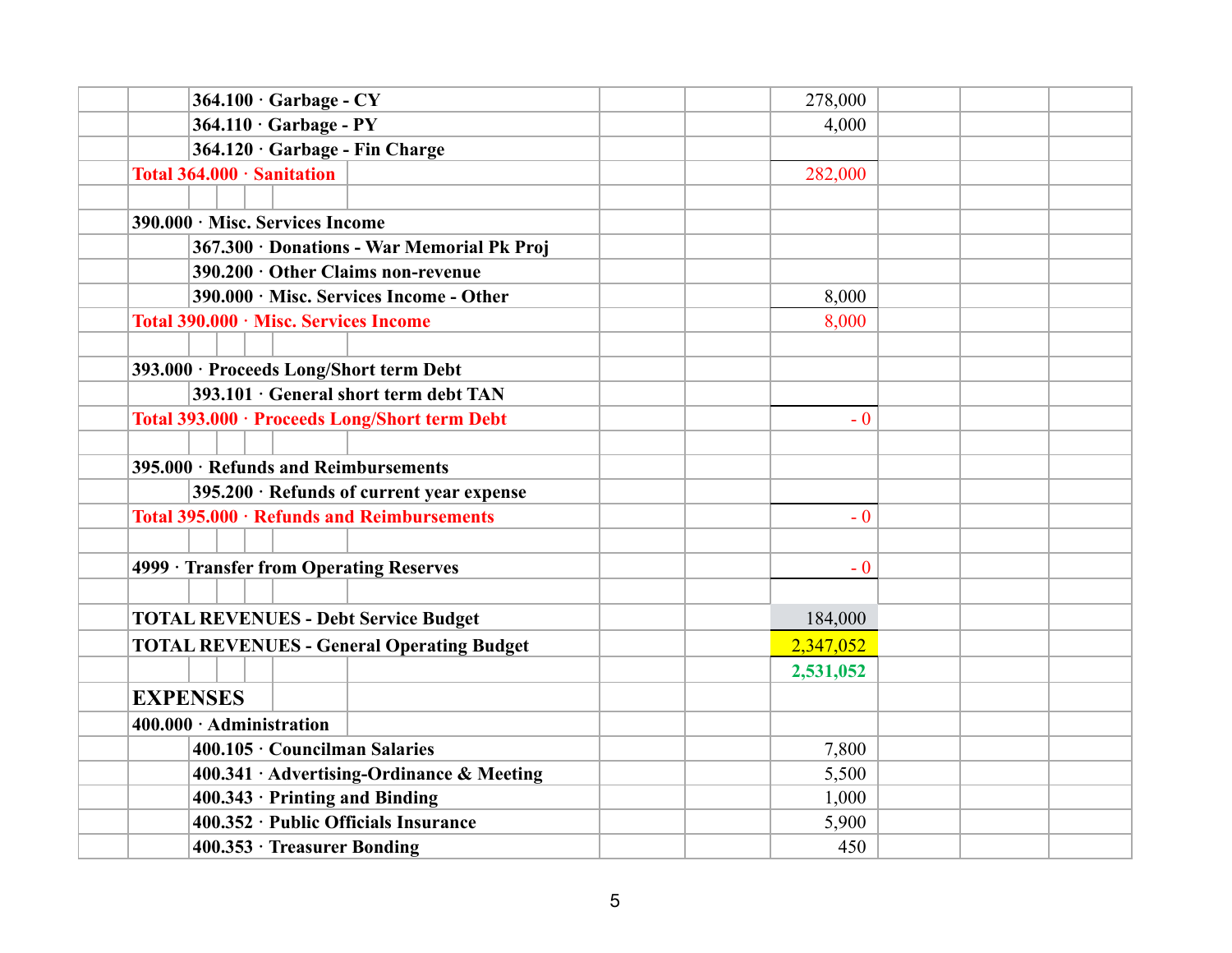| 400.420 · Dues, Subscriptions, Membership | 2,200   |  |
|-------------------------------------------|---------|--|
| $401.105 \cdot$ Mayor's Salary            | 1,500   |  |
| 401.110 · Manager's Salary                | 64,500  |  |
| 402.312 · Accounting & Auditing Service   | 12,000  |  |
| 403.105 · Tax Collector Commission        | 18,700  |  |
| $403.201 \cdot SS/Med$                    | 1,500   |  |
| $403.210 \cdot$ Office Supplies           | 4,000   |  |
| 403.215 · Tax Postage                     | 2,500   |  |
| 403.310 · Berkheimer Commission           | 8,000   |  |
| 403.353 · Tax Collector Bonding           | 1,000   |  |
| 404.310 · Solicitor Fees                  | 25,000  |  |
| 405.112 · Borough Secretary Wages         | 42,000  |  |
| 405.180 · Admin. Overtime Pay             | 800     |  |
| 405.190 · Life & Accident Insurance       | 1,950   |  |
| 405.196 · Health Insurance                | 37,150  |  |
| 405.199 · Dental Insurance                | 1,900   |  |
| $405.200 \cdot \text{Vision}$             | 410     |  |
| $405.201 \cdot SS/Med$                    | 8,950   |  |
| 405.202 · Unemployment comp               | 1,200   |  |
| $405.203 \cdot PMRS$ - Pension            | 4,833   |  |
| $405.210 \cdot$ Office Supplies           | 2,000   |  |
| $405.215 \cdot \text{Postage}$            | 3,400   |  |
| $405.325 \cdot$ Internet Fees             | 2,300   |  |
| 405.354 · Workers Comp Ins                | 5,700   |  |
| $407.210 \cdot Software$                  | 1,500   |  |
| 407.250 · Repair & Maintenance Supplies   | 1,000   |  |
| 407.384 · Office Copier                   | 2,200   |  |
| <b>Total Administration</b>               | 278,843 |  |
|                                           |         |  |
| 413.000 - Zoning & Code Enforcement       |         |  |
| 413.115 · Code Enforcement Officer's Sal  | 18,000  |  |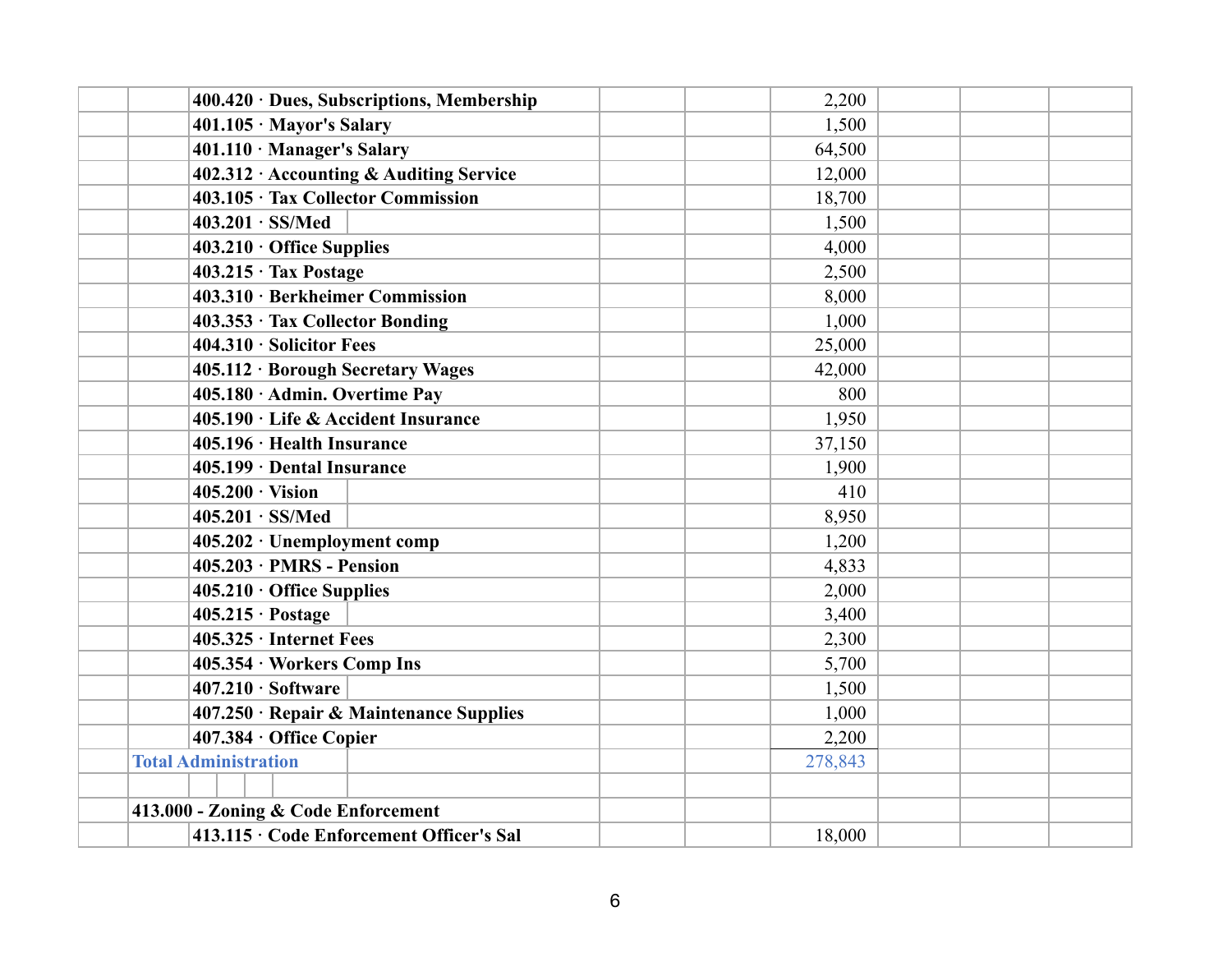| $413.118 \cdot$ Inspector             | 7,200  |  |
|---------------------------------------|--------|--|
| $413.460 \cdot$ Training              | 300    |  |
| 414.000 · Planning & Zoning           | 1,000  |  |
| <b>Total Planning/Zoning/Code</b>     | 26,500 |  |
|                                       |        |  |
| $408.000 \cdot$ Engineering           |        |  |
| 408.310 · Engineer Fees               | 9,000  |  |
| <b>Total Engineering</b>              | 9,000  |  |
|                                       |        |  |
| $409.000 \cdot$ Buildings & Property  |        |  |
| $409.220 \cdot$ Operating Supplies    | 1,000  |  |
| 409.250 · Repair & Maintenance        | 5,500  |  |
| 409.317 · Janitor Cleaning Service    | 6,500  |  |
| 409.351 · Property Insurance          | 10,100 |  |
| 409.361 · Electricity                 | 16,000 |  |
| $409.362 \cdot Gas$                   | 14,000 |  |
| $409.364 \cdot$ Sewer                 | 900    |  |
| $409.366 \cdot Water$ Fees            | 900    |  |
| 409.381 · Phone System                | 11,000 |  |
| 409.451 · Leaf Pest Control           | 200    |  |
| 409.452 · Elevator Maint. Service     | 2,000  |  |
| 409.455 · Fire Protection Agreement   | 1,200  |  |
| 409.730 · Building Improvements       | 5,000  |  |
| <b>Total Buildings &amp; Property</b> | 74,300 |  |
|                                       |        |  |
| $456.000 \cdot \text{Library}$        |        |  |
| 456.321 · Library Phone               | 1,300  |  |
| 456.361 · Electricity                 | 2,600  |  |
| $456.362 \cdot Gas$                   | 2,600  |  |
| $456.364 \cdot$ Sewer                 | 500    |  |
| $456.366 \cdot Water$                 | 400    |  |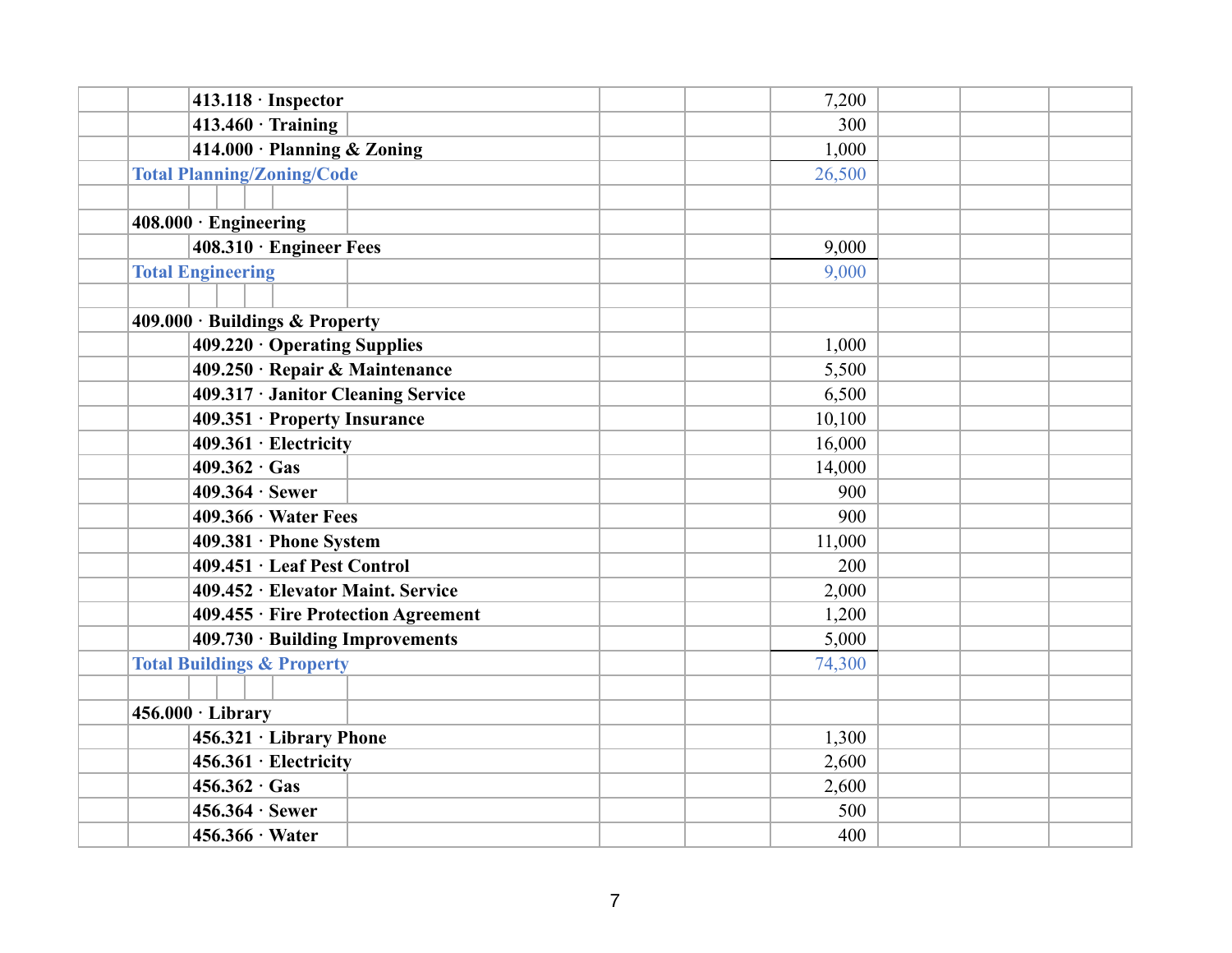| 456.370 · Repair & Maintenance       | 2,000   |  |
|--------------------------------------|---------|--|
| 456.500 · Contribution               | 4,000   |  |
| <b>Total Library</b>                 | 13,400  |  |
| <b>TOTAL GENERAL GOVERNMENT</b>      | 402,043 |  |
|                                      |         |  |
| <b>Police Department</b>             |         |  |
| 410.183 · Chief's Longevity Pay      | 3,000   |  |
| 410.121 · Police Chief's Salary      | 77,914  |  |
| 410.178 · Sargent Longevity          | 2,500   |  |
| 410.181 · Sargent Overtime           | 8,000   |  |
| 410.122 · Sargent Wages              | 60,890  |  |
| 410.133 · Patrolman Holiday Pay      | 15,750  |  |
| 410.123 · Patrolman Salaries         | 280,186 |  |
| 410.179 · Patrolman Longevity Pay    | 8,000   |  |
| 410.180 · Police Overtime Pay        | 26,000  |  |
| 410.182 · Court & Hearing Pay        | 48,000  |  |
| 410.124 · P.T. Patrolman Salaries    | 156,000 |  |
| 410.184 · Police Secretary Overtime  | 800     |  |
| 410.125 · Police Secretary Salary    | 36,421  |  |
| 410.127 · Police Secretary Longevity | 1,093   |  |
| 410.126 · Police Clerk Part time     | 12,000  |  |
| $410.128 \cdot$ Uniforms part-time   | 2,500   |  |
| 410.135 · Shift Differential         | 5,824   |  |
| 410.136 · Traffic Detail Expense     |         |  |
| 410.188 · Aggressive Driving         |         |  |
| 410.186 · Housing Detail             | 31,400  |  |
| 410.190 · Life & Accident Insurance  | 8,100   |  |
| 410.191 · Uniform Allowance          | 5,600   |  |
| 410.192 · Health Insurance           | 133,373 |  |
| 410.196 · PMRS- Employer             | 1,660   |  |
| 410.197 · Police Pension Employer    | 196,719 |  |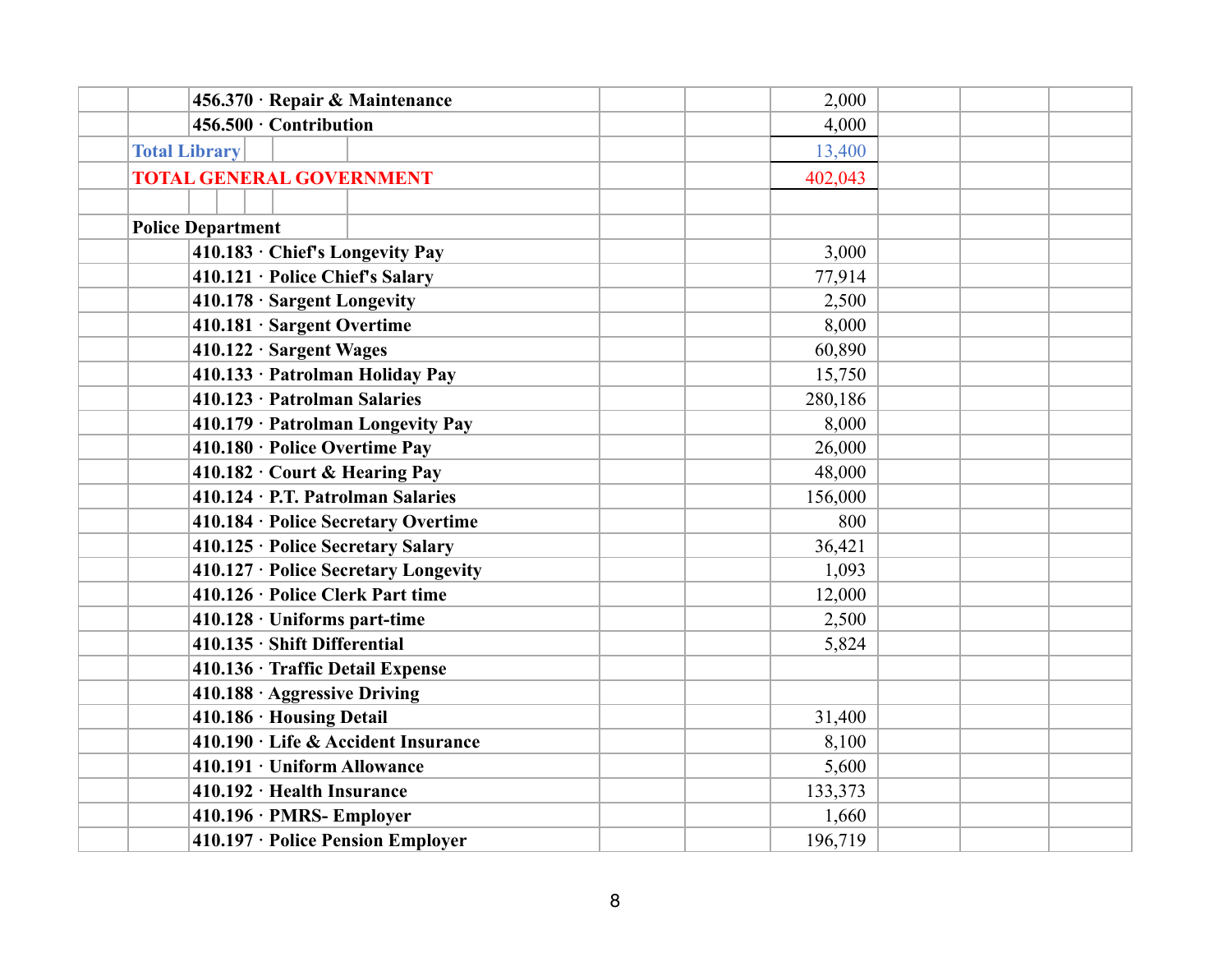| 410.199 · Dental Insurance                         | 10,000    |  |
|----------------------------------------------------|-----------|--|
| $410.201 \cdot SS/Med$                             | 23,712    |  |
| $410.202 \cdot$ Unemployment comp                  | 9,067     |  |
| $410.203 \cdot$ Vision                             | 1,650     |  |
| $410.210 \cdot$ Office Supplies                    | 1,375     |  |
| $410.215 \cdot \text{Postage}$                     | 300       |  |
| $410.216 \cdot$ Police Software                    | 6,500     |  |
| $410.220 \cdot$ Operating Supplies                 | 1,200     |  |
| $410.231 \cdot$ Vehicle Fuel                       | 14,000    |  |
| $410.242 \cdot \text{Guns } \& \text{ Ammunition}$ | 5,500     |  |
| 410.250 · Vehicle Repair & Maintenance             | 6,000     |  |
| 410.251 · Pol Veh Tire & Batts                     | 4,500     |  |
| 410.260 · Purchase Minor Equipment                 | 750       |  |
| $410.261 \cdot Speedcheck~Calibrations$            | 250       |  |
| 410.321 · Police Telephone                         | 3,800     |  |
| 410.325 · INTERNET/CABLE SERVICE                   | 2,000     |  |
| 410.327 · Radio Repairs & Maintenance              | 1,000     |  |
| 410.331 · Travel, Education & Meals                | 3,000     |  |
| 410.352 · Police Professional Liability            | 7,900     |  |
| 410.353 · Police Vehicle Insurance                 | 9,200     |  |
| 410.354 · Workers Comp                             | 44,510    |  |
| 410.361 · Truck Scale House Electricity            | 200       |  |
| 410.451 · Brobeck - Police Security                | 500       |  |
| 410.452 · Copier Maintenance - Police              | 600       |  |
| 419.120 Crossing Guards Wages                      | 8,000     |  |
| 419.191 · Crossing Guards Uniforms                 | 300       |  |
| $419.201 \cdot SS/Med$                             | 1,300     |  |
| 419.202 · Unemployment comp                        | 1,200     |  |
| 419.354 · Workers Comp                             | 2,500     |  |
| <b>TOTAL POLICE DEPARTMENT</b>                     | 1,292,544 |  |
|                                                    |           |  |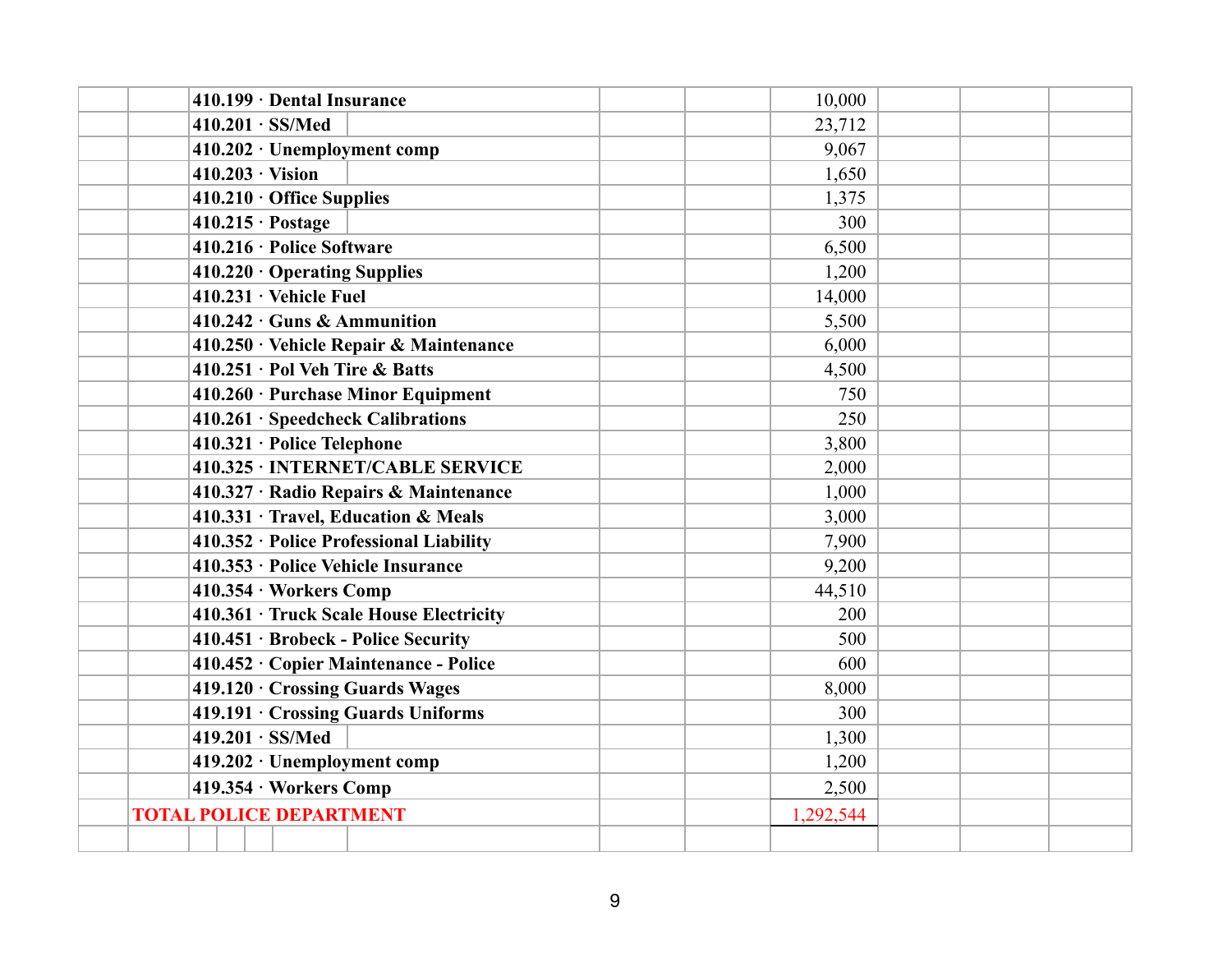| <b>Fire Department</b>                 |         |  |
|----------------------------------------|---------|--|
| 411.163 · Fireman's Relief Fund        | $-0$    |  |
| $411.231 \cdot$ Vehicle Fuel           | 3,000   |  |
| 411.250 · Vehicle Repair & Maintenance | 6,000   |  |
| 411.321 · Fire Dept Phone              | 2,000   |  |
| 411.352 · Fire Equipment Insurance     | 1,600   |  |
| 411.353 · Fire Vehicle Insurance       | 4,000   |  |
| 411.354 · Workers Comp                 | 15,000  |  |
| 411.361 · Electricity                  | 3,800   |  |
| $411.362 \cdot Natural$                | 2,800   |  |
| 411.363 · Hydrant Rental               | 9,500   |  |
| $411.364 \cdot$ Sewage                 | 750     |  |
| $411.366 \cdot Water$                  | 450     |  |
| 411.400 - Fire Truck Capital Fund      | 4,000   |  |
| <b>TOTAL FIRE DEPARTMENT</b>           | 52,900  |  |
|                                        |         |  |
| <b>Health &amp; Sanitation</b>         |         |  |
| $427.115 \cdot$ Clerk - Part-time      | 13,000  |  |
| 427.195 · Workers Comp                 | 1,000   |  |
| $427.201 \cdot SS/Med$                 | 1,220   |  |
| 427.202 · Unemployment comp            | 500     |  |
| 427.210 · Garbage Bill Printing        | 600     |  |
| 427.215 · Garbage Postage              | 1,200   |  |
| 427.450 · Contracted Services          | 190,795 |  |
| <b>Total Garbage Collection</b>        | 208,315 |  |
|                                        |         |  |
| 429.101 · Roch Swr Auth-FT Workers     | 98,000  |  |
| 429.310 · Roch Swr Auth-Supervisor     | 3,700   |  |
| <b>Total Sanitation Expenses</b>       | 101,700 |  |
|                                        |         |  |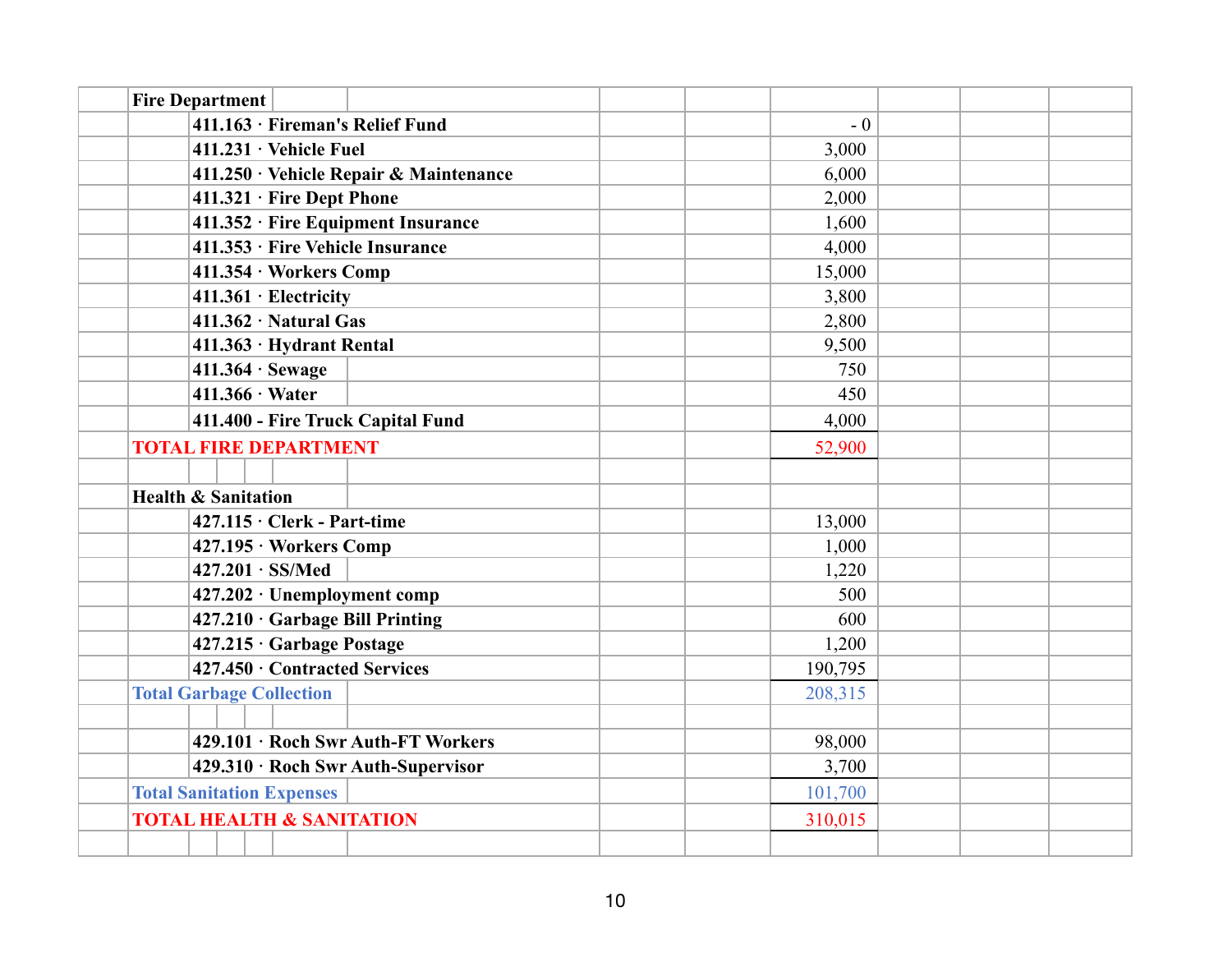| <b>Public Works Department</b>            |        |  |
|-------------------------------------------|--------|--|
| 430.112 · Employee Salaries               | 45,490 |  |
| 430.113 · Employee Overtime               | 6,500  |  |
| 430.115 · Part Time Worker                | 12,800 |  |
| 430.190 · Life & Accident Insurance       | 750    |  |
| $430.191 \cdot Uniforms$                  | 650    |  |
| 430.196 · Health Insurance                | 7,000  |  |
| $430.197 \cdot PMRS$ - Pension            | 2,300  |  |
| 430.199 · Dental Insurance                | 600    |  |
| $430.200 \cdot \text{Vision}$             | 200    |  |
| $430.201 \cdot SS/Med$                    | 4,960  |  |
| 430.202 · Unemployment comp               | 1,000  |  |
| $430.231 \cdot$ Vehicle Fuel              | 6,500  |  |
| 430.241 · Traffic Control Signage         | 2,000  |  |
| 430.245 · Highway Materials               | 28,500 |  |
| 430.2451 - Signs                          | 2,500  |  |
| $430.246 \cdot$ Supplies                  | 4,500  |  |
| 430.250 · Vehicle Repair & Maintenance    | 4,000  |  |
| $430.251 \cdot$ Tires & Batteries         | 1,000  |  |
| $430.260 \cdot$ Minor Equipment Repairs   | 1,500  |  |
| $430.310 \cdot PA$ One Calls              | 300    |  |
| $430.321 \cdot \text{Telephone}$          | 700    |  |
| 430.352 · Public Works Insurance          | 1,500  |  |
| 430.353 · Road Vehicle Insurance          | 6,200  |  |
| 430.354 · Workers Comp                    | 5,350  |  |
| $430.361 \cdot$ Electricity               | 2,100  |  |
| $430.363 \cdot Water$                     | 350    |  |
| $430.364 \cdot$ Sewer                     | 400    |  |
| $430.460 \cdot$ Training                  | 500    |  |
| 430.740 · Machinery & Equipment Purchases | 1,500  |  |
| 433.353 · Traffic Control Insurance       | 6,200  |  |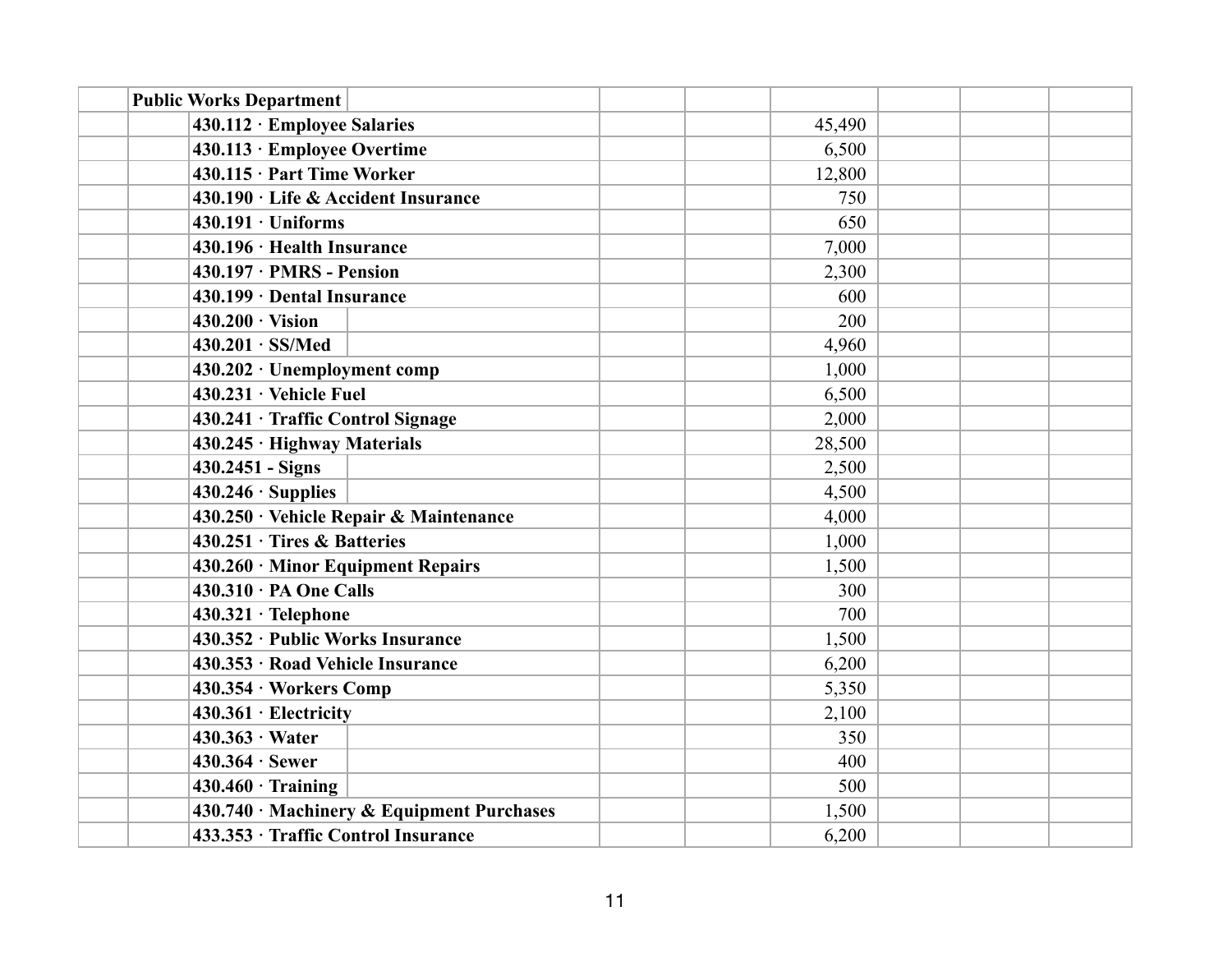| 5,000<br>2,500<br>1,000<br>73,000<br>150<br>200<br>4,000<br>3,250<br>200 |  |
|--------------------------------------------------------------------------|--|
|                                                                          |  |
|                                                                          |  |
|                                                                          |  |
|                                                                          |  |
|                                                                          |  |
|                                                                          |  |
|                                                                          |  |
|                                                                          |  |
|                                                                          |  |
| 41,800                                                                   |  |
| 288,950                                                                  |  |
|                                                                          |  |
|                                                                          |  |
| 100,000                                                                  |  |
| 17,400                                                                   |  |
| 21,000                                                                   |  |
| 138,400                                                                  |  |
|                                                                          |  |
|                                                                          |  |
| 36,273                                                                   |  |
| 36,273                                                                   |  |
|                                                                          |  |
|                                                                          |  |
| 600                                                                      |  |
| 600                                                                      |  |
|                                                                          |  |
|                                                                          |  |
|                                                                          |  |
| 174,673                                                                  |  |
| 2,347,052                                                                |  |
| 2,521,725                                                                |  |
|                                                                          |  |